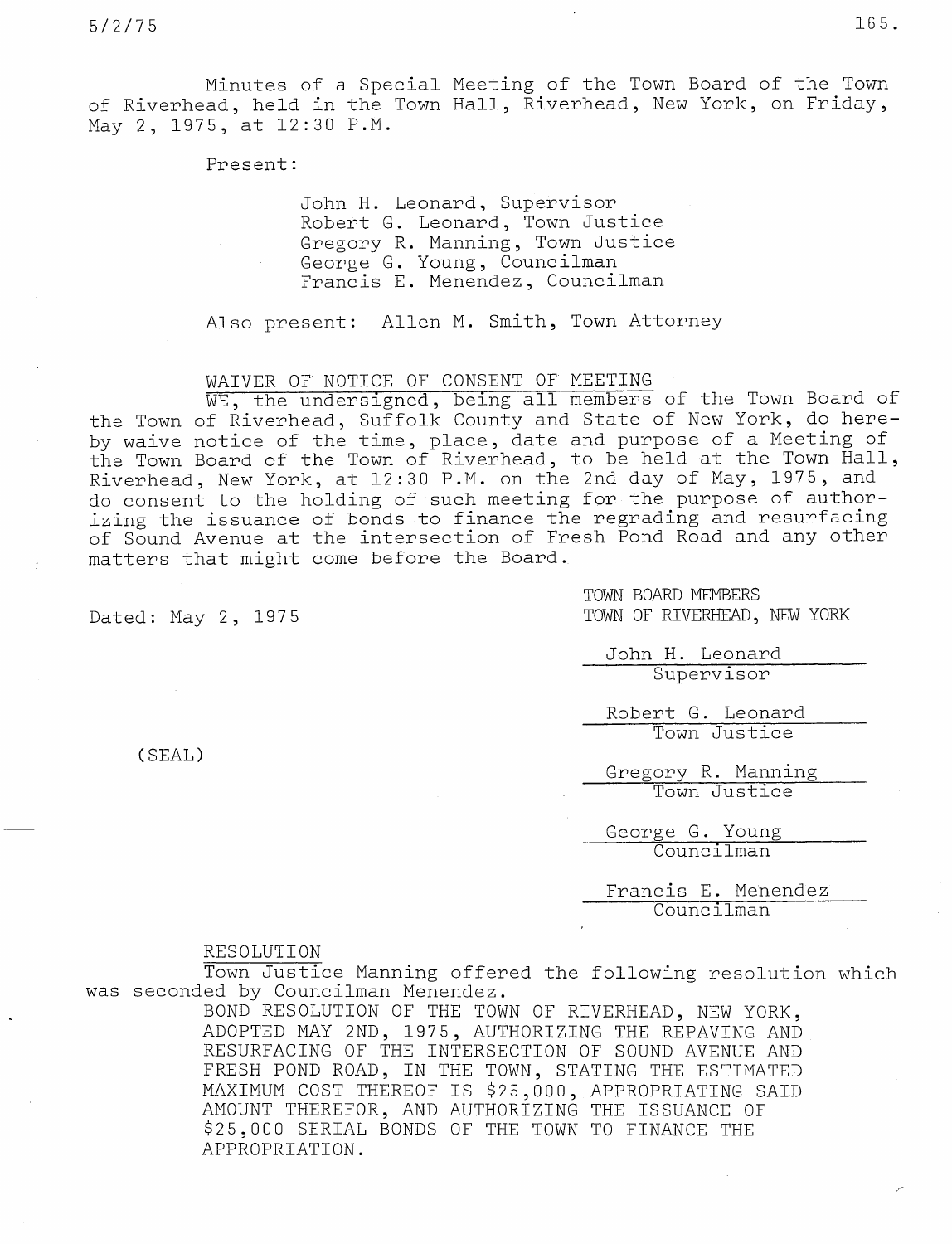## RESOLUTION - continued:

RESOLVED BY THE TOWN BOARD OF THE TOWN OF RIVERHEAD, IN THE COUNTY OF SUFFOLK, NEW YORK (by the favorable vote of not less than two-thirds of all the members of said Board) AS FOLLOWS:

Section 1. The Town of Riverhead (herein called "Town"), in the County of Suffolk, New York, is hereby authorized to repave and resurface the intersection of Sound Avenue and Fresh Pond Road, in the Town, consisting of approximately 1,175 feet of road surface including grading, widening and landscaping, all in accordance with plans and profiles prepared by Young and Young. The estimated maximum cost of said class of objects or purposes, is \$25,000 including preliminary costs and costs incidental thereto and the financing thereof, and the said amount is hereby appropriated therefor. The plan of financing includes the issuance of \$25,000 serial bonds to finance said appropriation and the levy and collection of a tax upon all the taxable real property in the Town to pay the principal of said bonds and the interest thereon.

Section 2. Pursuant to the provisions of the Local Finance Law, constituting Chapter 33-a of the Consolidated Laws of the State of New York (herein called "Law"), serial bonds in the principal amount of \$25,000 of the Town, are hereby authorized to be issued to finance the appropriation.

Section 3. The following additional matters are hereby determined and stated:

(a) The period of probable usefulness of the class of objects or purposes for which the bonds authorized by this resolution are to be issued within the limitations of Section 11.00 a. 20(b) of the Law, is ten (10) years, but the maturity of the bonds shall not exceed five years.

(b) Current funds are not required to be provided prior to the issuance of the bonds authorized by this resolution or any bond anticipation notes issued in anticipation thereof, pursuant to the provisions of Section 107.00 d. 4 of the Law.

Section 4. Each of the bonds authorized by this resolution and any bond anticipation notes issued in anticipation of the sale of such bonds, shall contain the recital of validity prescribed by Section 52.00 of the Law and said bonds and any notes issued in anticipation thereof, shall be general obligations of the Town and the Town hereby irrevocably pledges its faith and credit to the punctual payment of the principal thereof and the interest thereon and there shall be raised annually by tax on all the taxable real property in the Town, a sum sufficient to pay the principal of and interest on said bonds as the same become due and payable.

Section 5. Subject to the provisions of this resolution and of the Law, and pursuant to the provisions of Section 30.00 relative to the authorization of the issuance of bond anticipation notes and th renewals thereof and of Section 50.00 and Sections 56.00 to 60.00 of the Law, the powers and duties of the Town Board relative to authorizing bond anticipation notes and prescribing the terms, form and contents and